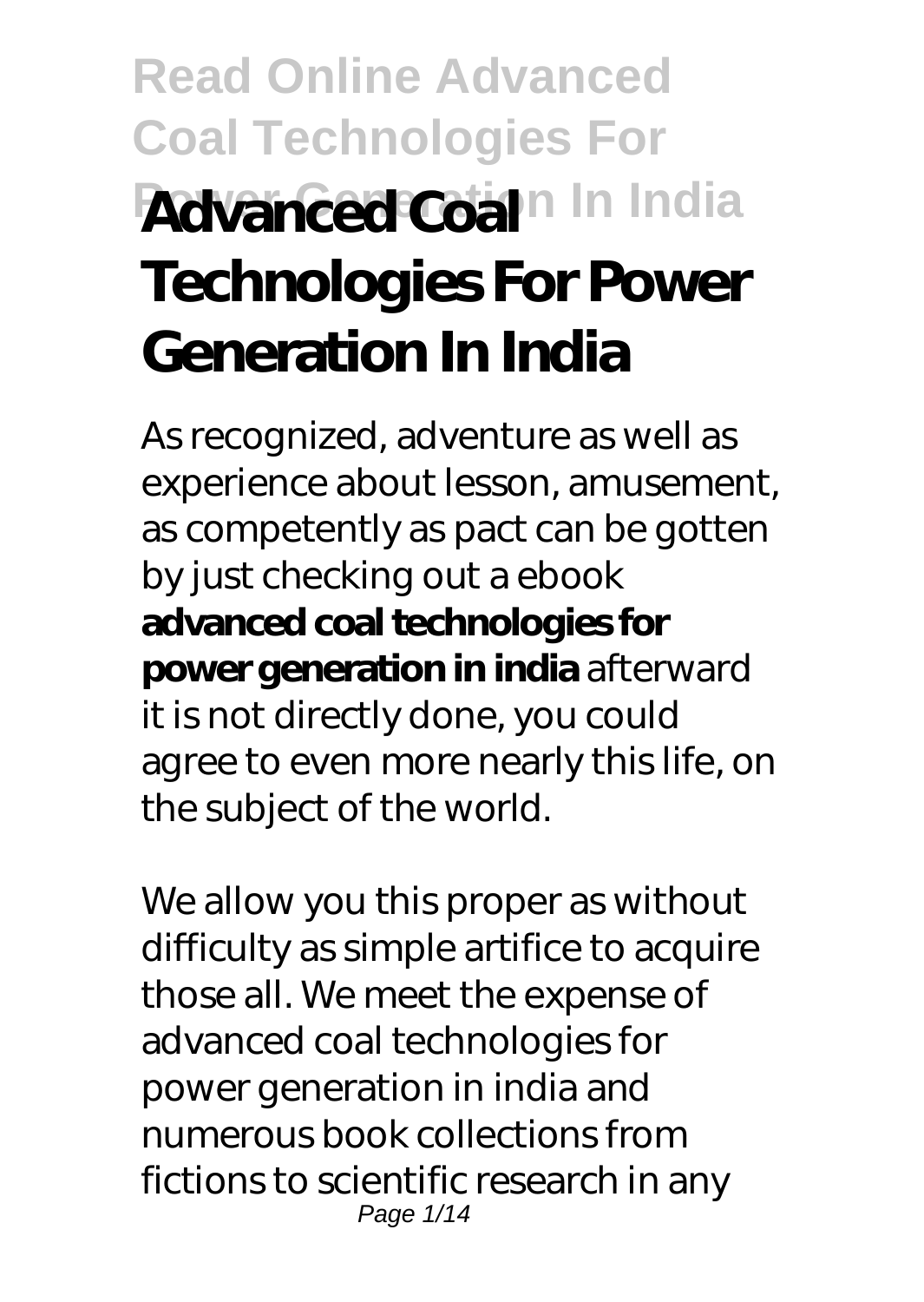way. among them is this advanced coal technologies for power generation in india that can be your partner.

**Readiness of advanced coal-based power generation technologies | IEACCC Webinars** The Importance of Advanced Coal Technologies **A technology roadmap for highefficiency, low-emissions coal-fired power plant | IEACCC Webinars**

Clean Coal technology power plant project in Krabi Renewables Now Generate More Power than Coal Amidst the Pandemic in the U.S. *Efficiency improvement through Advanced coal fired power plant technologies for Indian coal* **RFF's Advanced Energy Technology Series: \"The Future of Advanced Nuclear Power\" Clean Coal makes headway** Page 2/14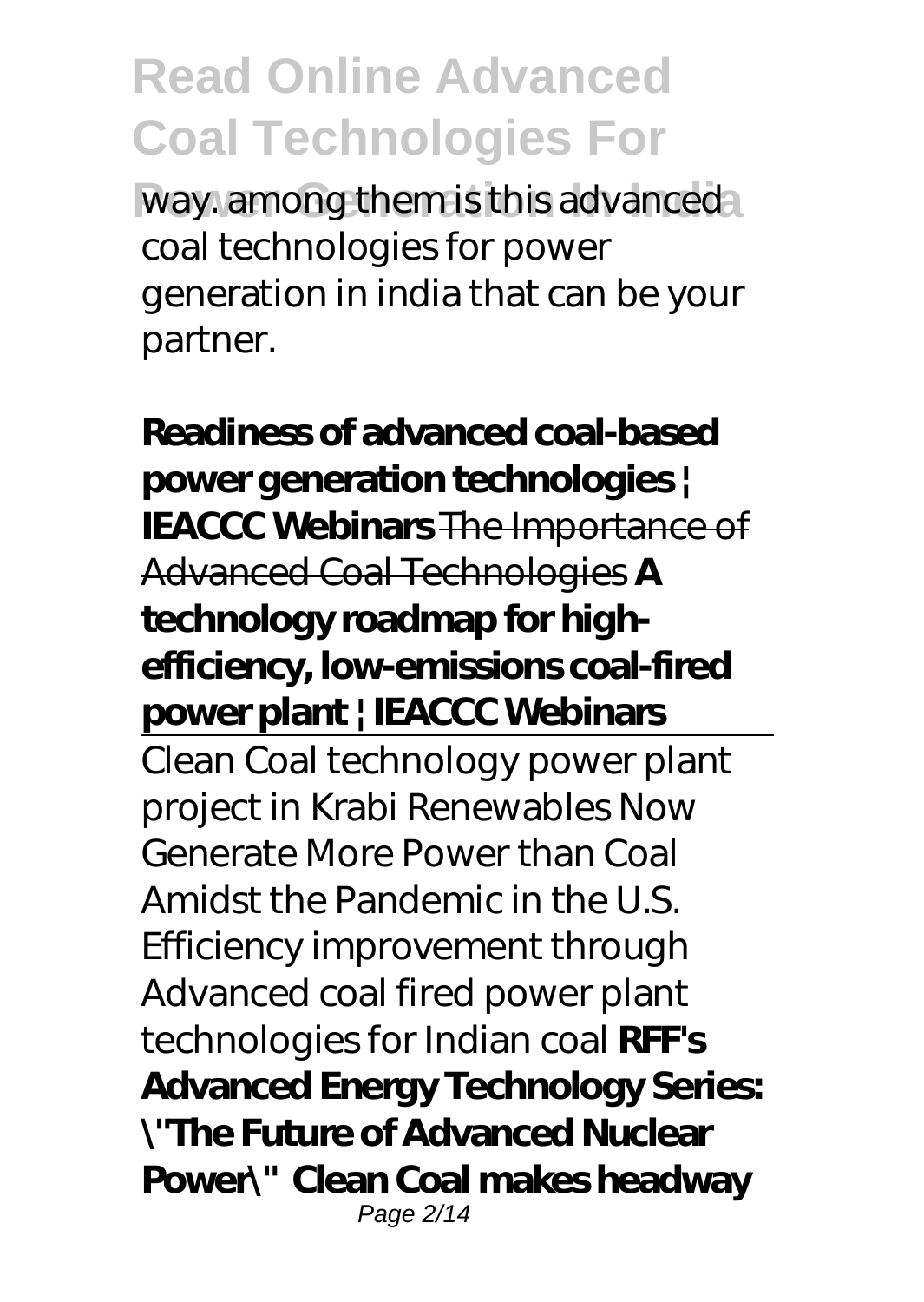**Pon coal dehydration tech by finishing fabrication on rotary kiln** Using Technology to Address Coal Plant Emissions - An Alberta Success Story Robert Hargraves - Thorium Energy Cheaper than Coal @ ThEC12 Clean Coal: Carbon Capture and Storage #POWERGEN Clean Coal Technologies Track Clean Coal Technology Power Plant in Thepa The Future of Near-Zero Emissions Coal Technology Part 2 *Inside The World's Cleanest Power Plant - In China | Coming Clean About Green | CNA Insider* Energy, Geopolitics, And The New Map: A Book Talk With Daniel Yergin And Mark P. Mills **An Up Close Look at CCS and Advanced Coal Technologies in Kemper County, Mississippi Hearing: Prospects for Advanced Coal Technologies: Efficient Energy Production, Carbon Capture** *Clean* Page 3/14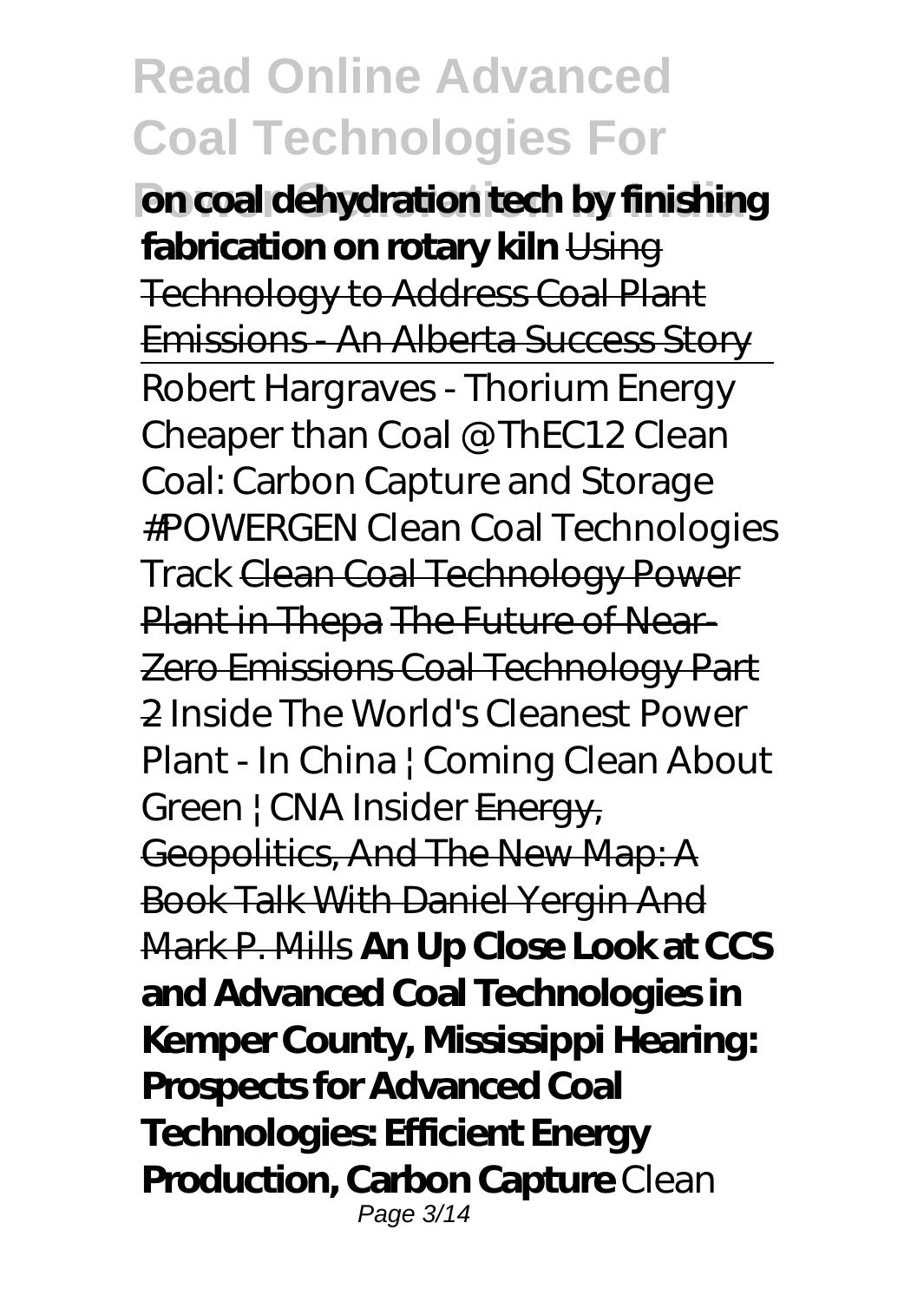**Power Generation In India** *Coal? - SWITCH ENERGY ALLIANCE University of Wyoming validates NYbased Clean Coal Technologies' coal dehydration tech* Advanced Coal Technologies For Power Advanced Coal Power Technologies. State-of-the-Art 2 nd. Generation Transformational . Today' sIGCC. Today's Supercritical PC. Advanced IGCC . Advanced Pre-combustion Capture . Advanced Ultra-Supercritical (AUSC) PC . Advanced Post-combustion Capture . AUSC Oxycombustion . Integrated Gasification Fuel Cells (IGFC) 3100° F H 2 Turbine

Advanced Coal Technologies for Power Generation The PSDF?s goal is the development of advanced coal-fired power generation based on (1) a transport Page 4/14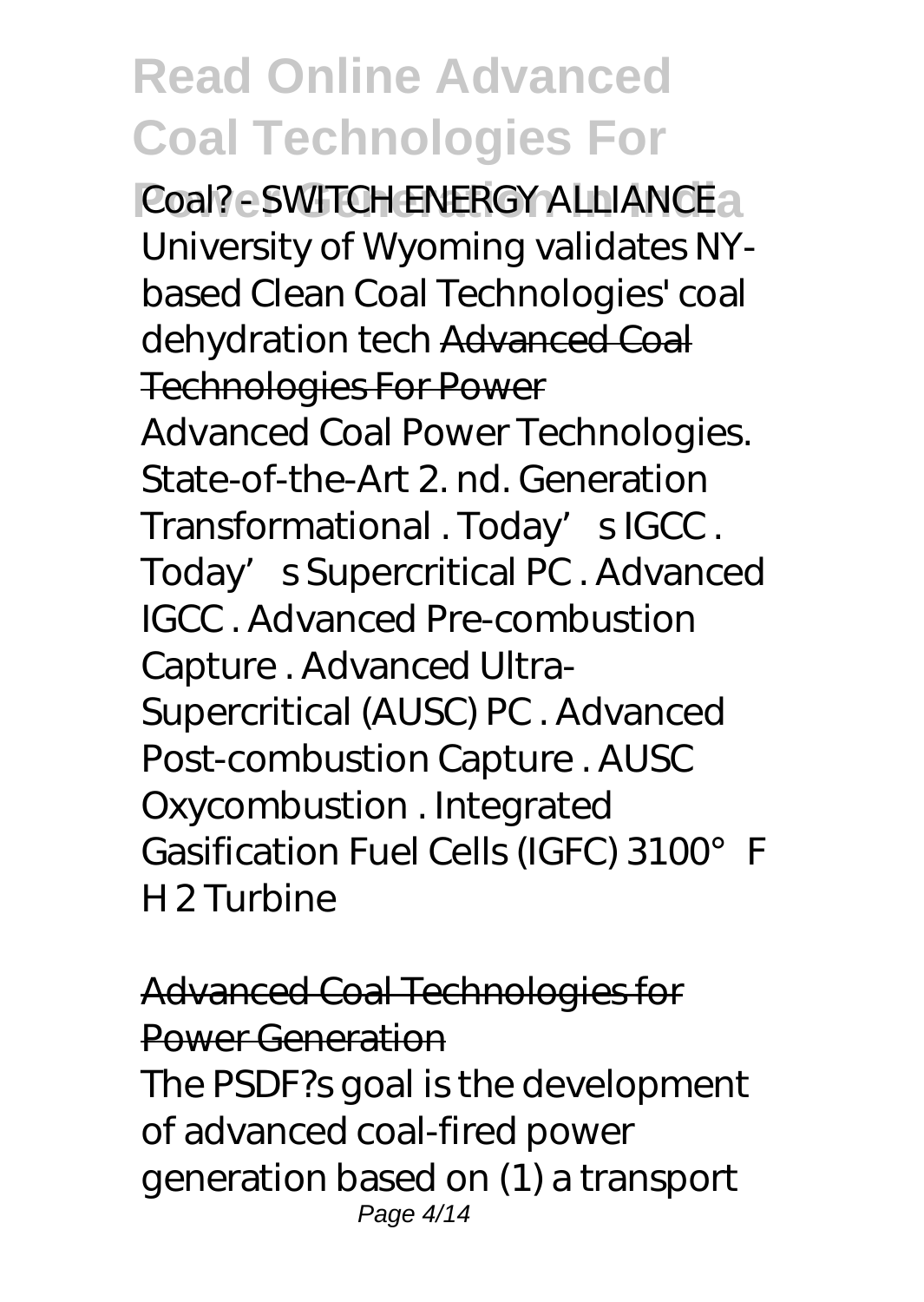gasifier/combustor and (2) a secondgeneration circulating PFBC process, with a focus on high ...

Advanced Coal Systems Wait in the Wings | Power Engineering Is Investing in Advanced Coal Technologies The U.S. is investing heavily to ensure its future coal-fired power fleet will be cleaner, more efficient, and more flexible, experts said at the 9th...

How the U.S. Is Investing in Advanced Coal Technologies

DOE selected nine organizations to develop advanced pollution control technologies that can cut future environmental compliance costs for coal-fired generators by as much as 25 percent.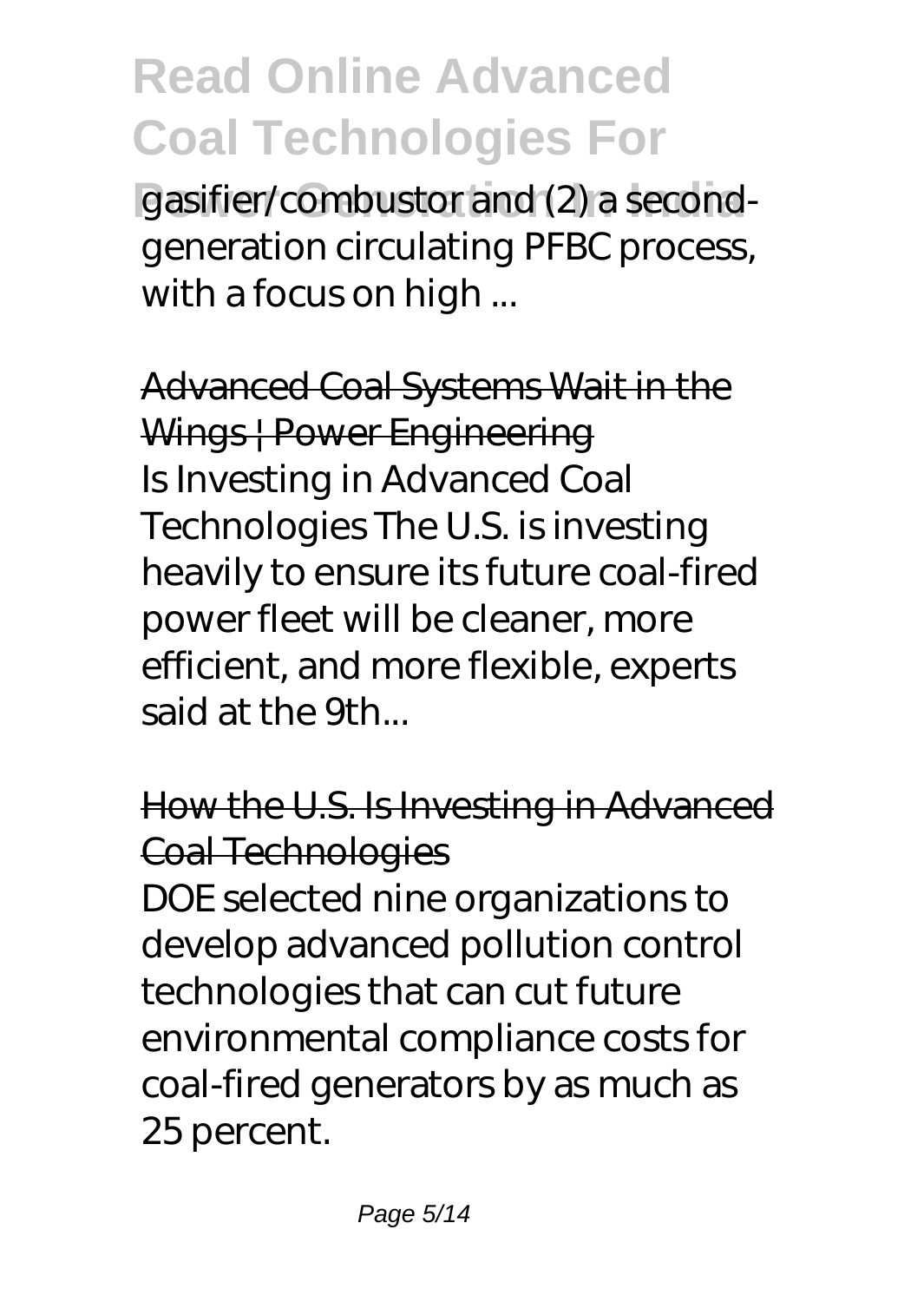**Advanced Coal Technologies Receive** DOE Funding | Power ... In the U.S. and much of the developed world, the target for advanced coal has been removing CO 2 from flue gas, either from conventional technology or coal gasification. Ultrasupercritical and CFB...

Advanced Coal Technologies Improve ... - POWER Magazine The global clean coal technology market grew at an annual average of 2.9% from 2019 to 2025. Clean Coal Technologies is a collection of technologies being developed to mitigate the environmental ...

Clean Coal Advanced Technologies Market Trends, Share, For the past 100 years GE has been a Page 6/14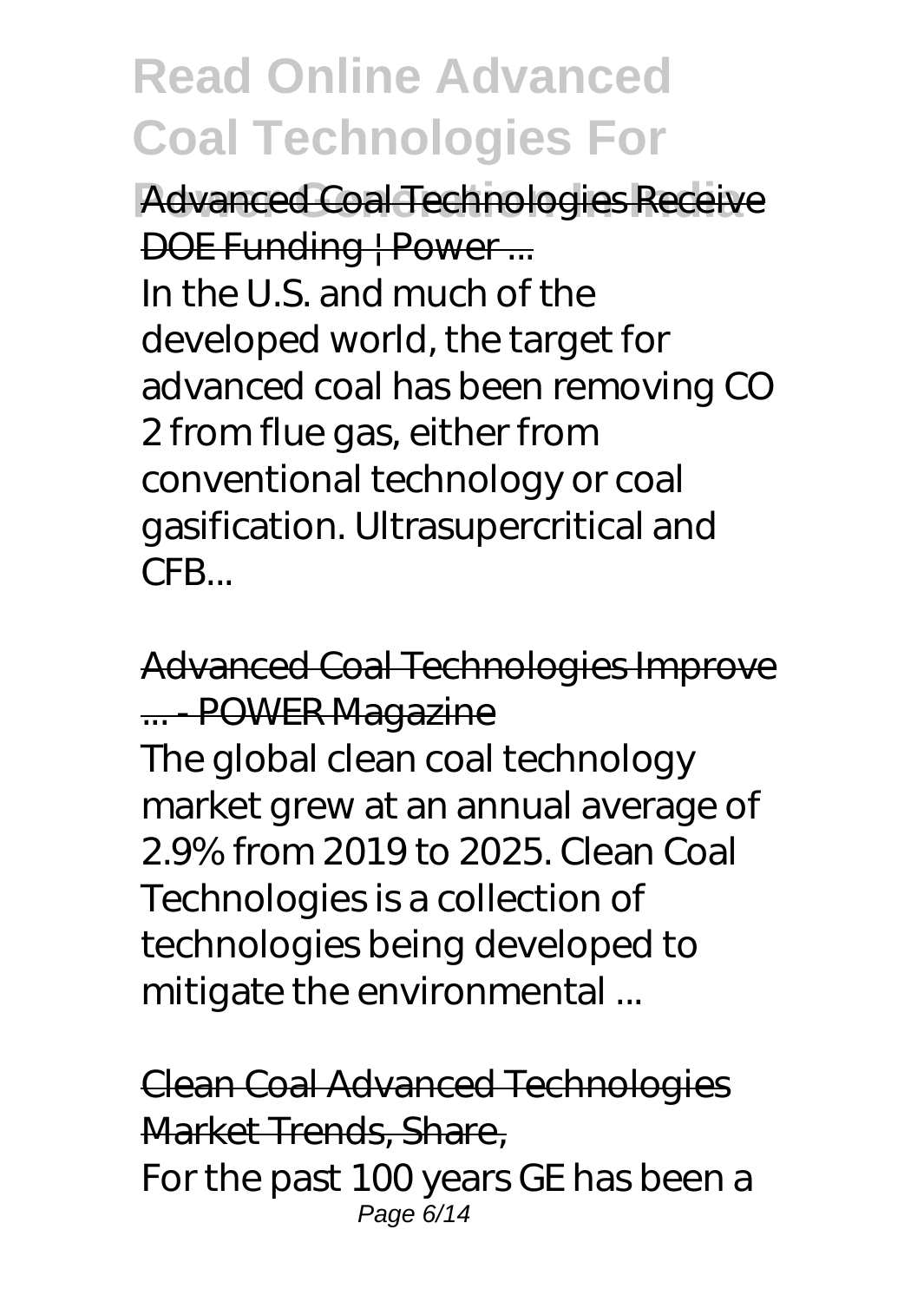**Peader in cleaner coal technology, a** driving the industry from supercritical to ultra-supercritical technologies. GE's Steam Power has installed 30% of the world's steam turbine capacity, 30% of the world' scoal and oil-fired boilers. As a leader in USC coal-fired plants, GE continues to push the limits of our best-in-class steam technology.

Ultra-Supercritical & Advanced Ultra-Supercritical Technology Advanced Materials for High-Efficiency, Flexible and Reliable Coal-Fueled Power Plants: This FOA will reduce the cost and enhance the cyclic durability of materials used in advanced ultrasupercritical power plants. These advanced materials are critical to increasing the efficiency and reliability of coal- fueled power Page 7/14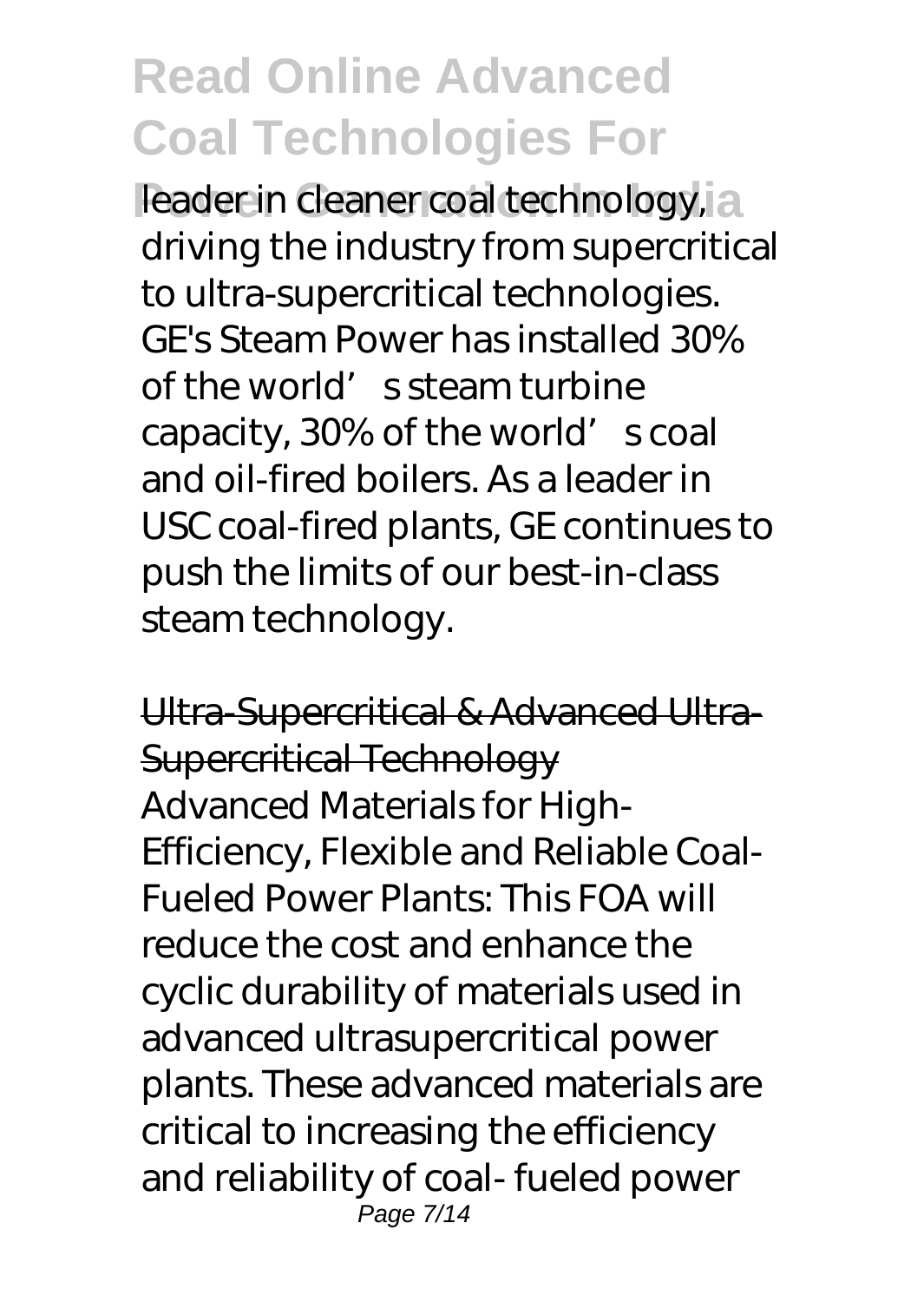### **Read Online Advanced Coal Technologies For Plants: Generation In India**

UPDATE: US DOE puts coal FIRST-Modern Power Systems US-China Clean Energy Research Center – Advanced Coal Technology Consortium (CERC - ACTC) is advancing the technologies needed to safely, effectively, and efficiently utilize coal resources while addressing new challenges associated with clean coal power generation. Learn More About Us We are advancing technologies

#### CERC-ACTC at West Virginia **University**

The best known are new pulverized coal combustion systems, operating at increasingly higher temperatures and pressures, and plants with an integrated gasification combined Page 8/14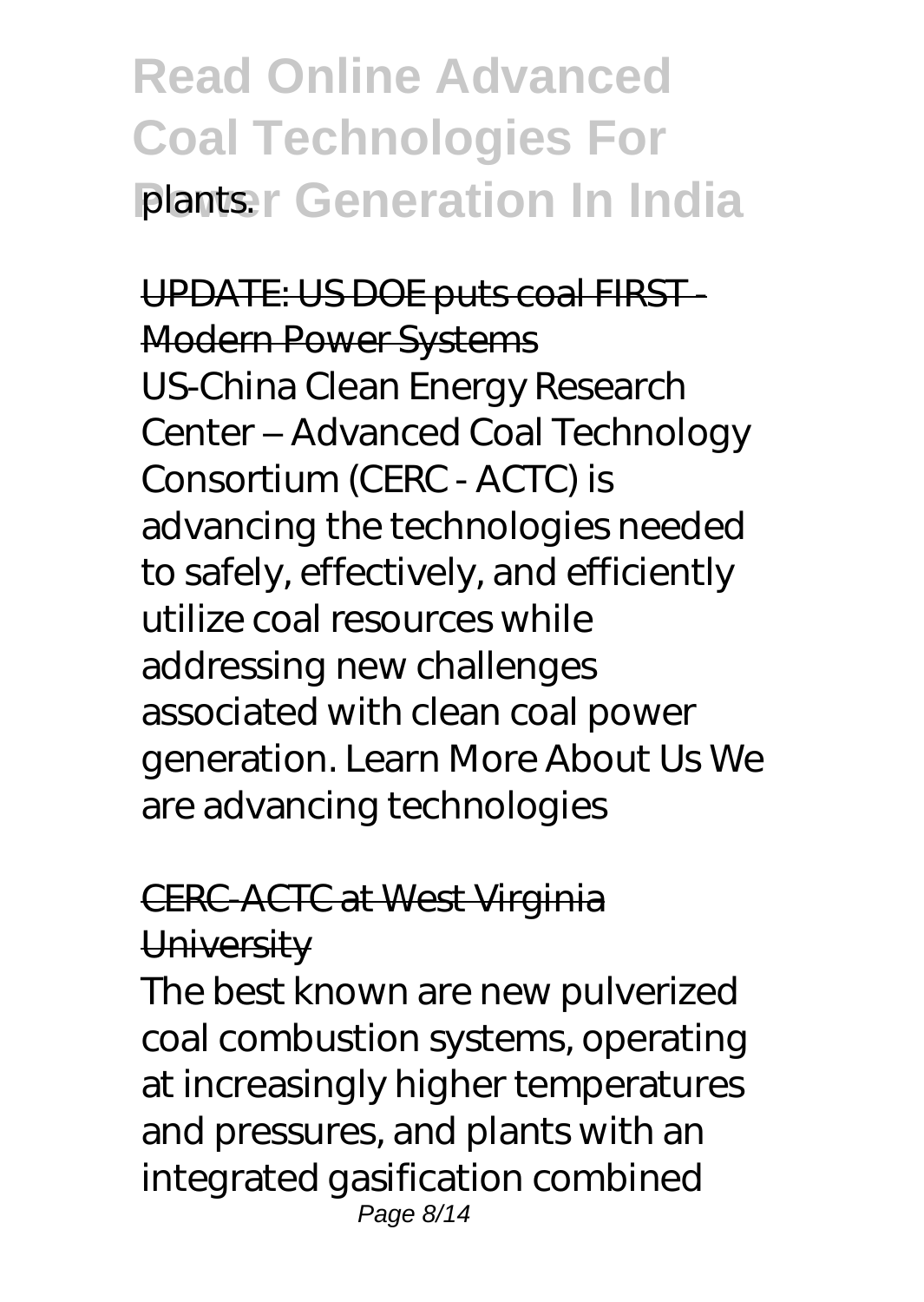#### **Read Online Advanced Coal Technologies For Power Generation In India**

#### The Future of Coal Technology Is Promising | Economic ...

As Wood Mackenzie reported in January 2019, HELE plants currently represent 43% of global coal-fired power plant capacity: 27% of the fleet is supercritical—operating at a steam temperature of between 550C and 600C, with an efficiency of up to 42%; 15% are ultrasupercritical (USC), which means they operate at steam temperatures beyond 600C and have efficiencies of up to 45%; and below 1% are considered advanced USC (AUSC), having efficiencies of more than 45% and operating at steam ...

How the U.S. Is Investing in Advanced Coal Technologies This portfolio has positioned the U.S. Page 9/14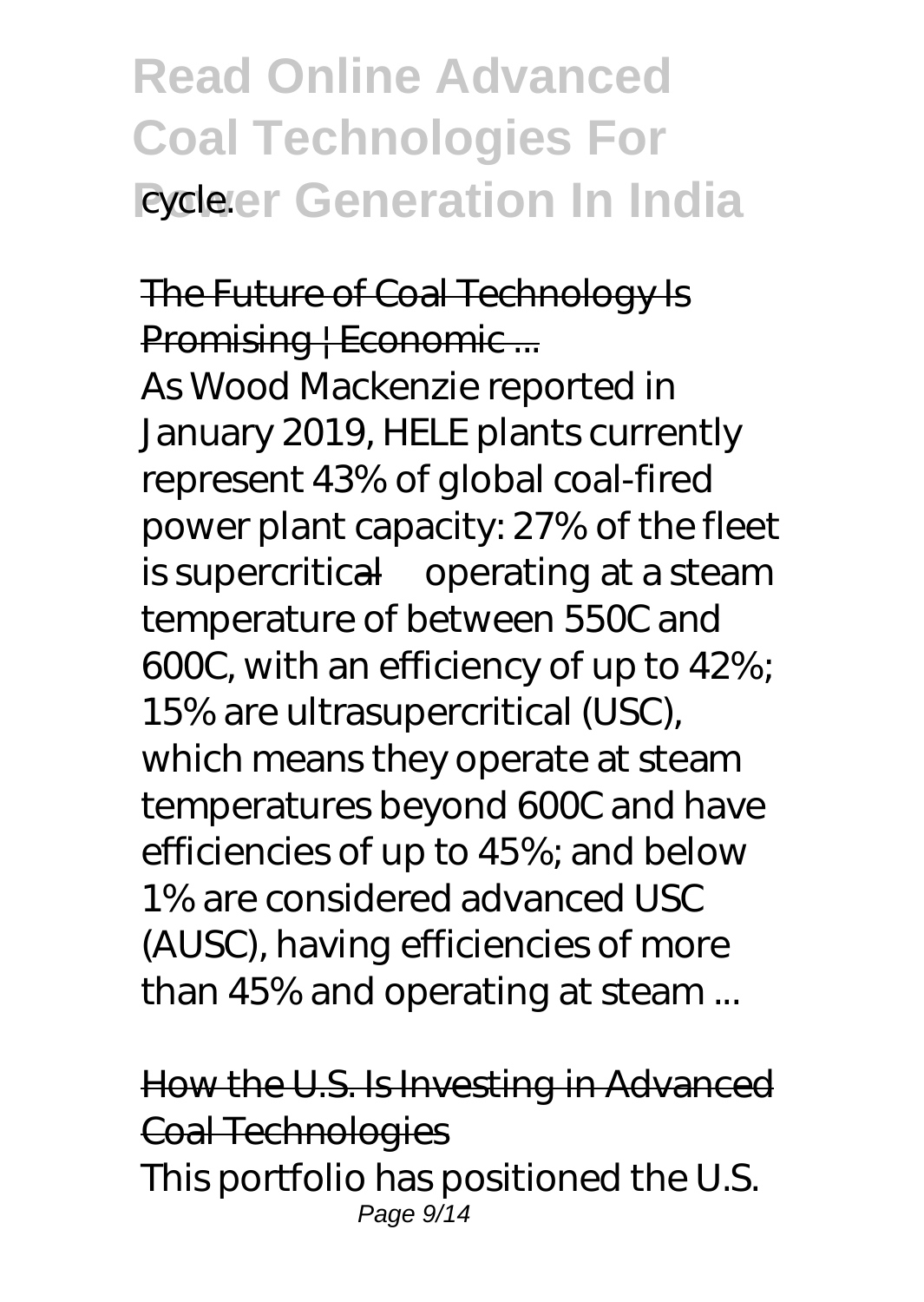as a top exporter of clean coalndia technologies such as those used for SOx, NOx and mercury, and more recently for carbon capture, consistent with a goal of deploying advanced coal-based power systems in commercial service with improved efficiency and environmental performance to meet increasingly stringent environmental regulations and market demands, leading to widespread, global deployment which will contribute to significant reductions in greenhouse ...

Coal pollution mitigation - Wikipedia Improvements in the efficiency of coal-fired power plants can be achieved with technologies including: Supercritical & Ultrasupercritical Technology New pulverised coal combustion systems – utilising Page 10/14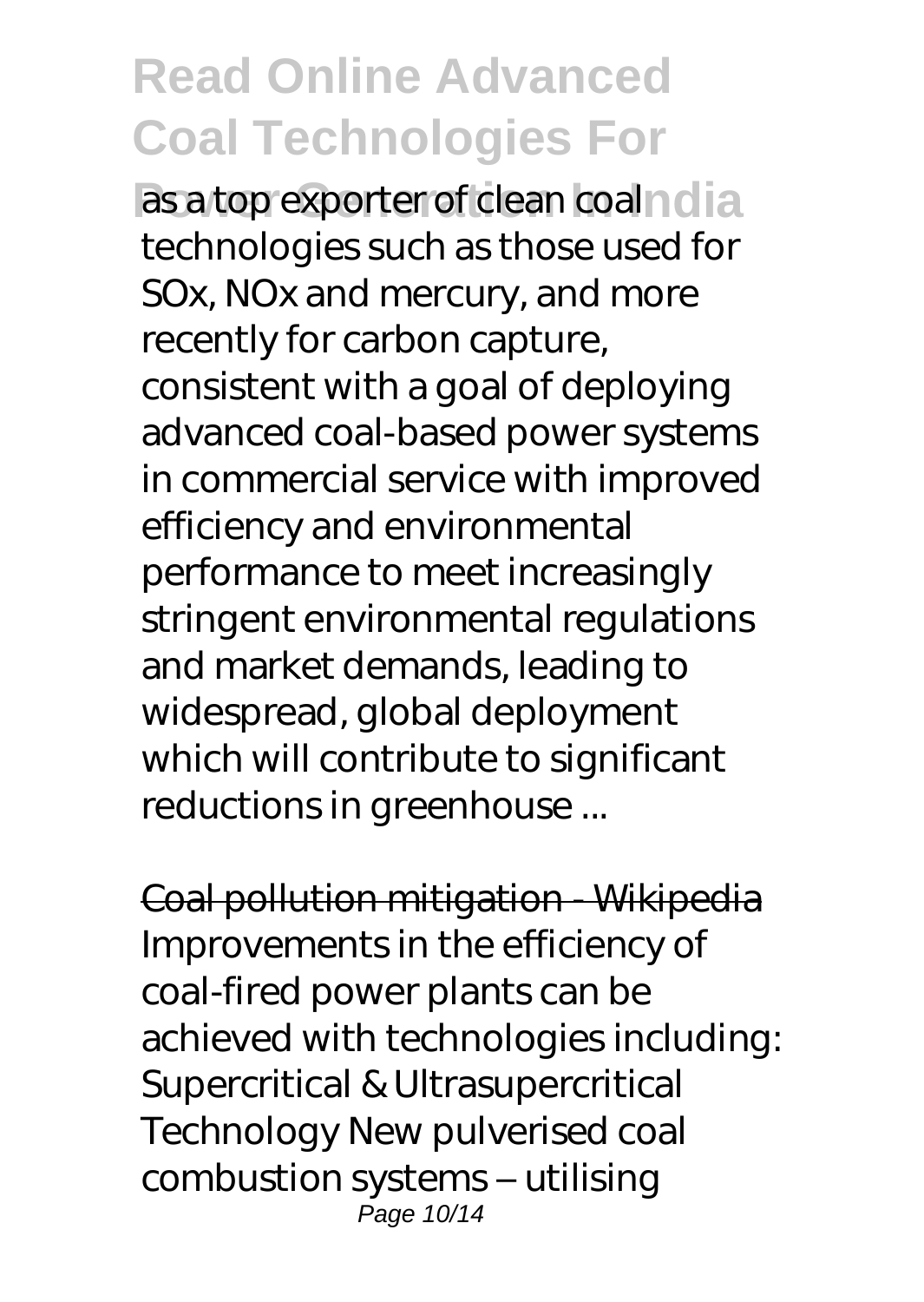supercritical and ultra-supercritical technology – operate at increasingly higher temperatures and pressures and therefore achieve higher efficiencies than conventional PCC units and significant CO2 reductions.

#### High Efficiency Low Emission Coal | HELE | WCA

China, which was the world's biggest coal consumer in 2018, depended on coal for 59% of its total energy consumption last year—which means it is in line to meet targets set by the 13th Five ...

How China Is Improving Coal Technology - POWER Magazine The Advanced Coal Processing (ACP) Program at NETL delivers solutions to this challenge with novel technologies for producing valuable Page 11/14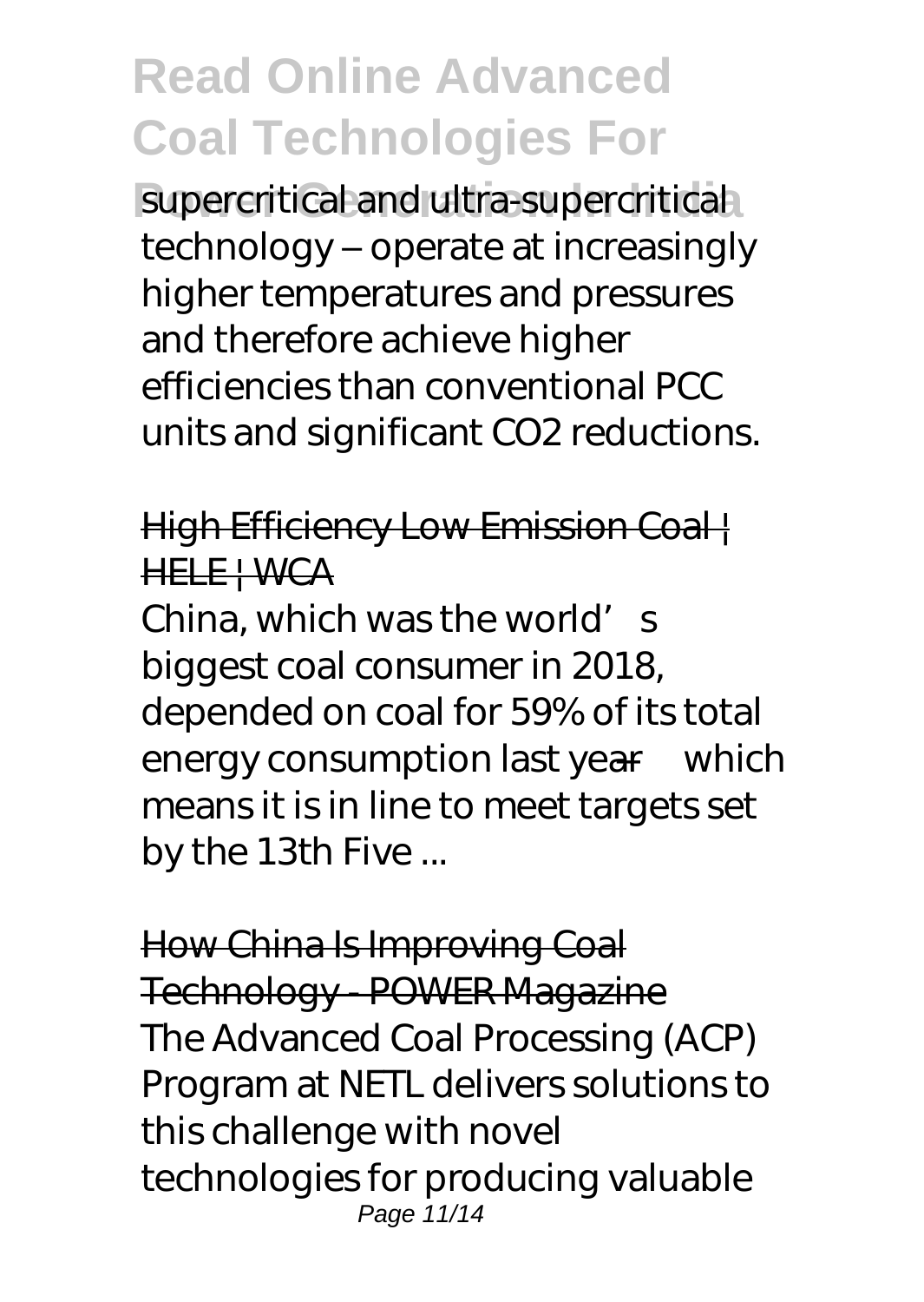products from coal-derived sources. Laboratory- and pilot-scale research and development (R&D) within the program promises to elevate the value of our nation's coal resources and transform its use for the future.

#### Advanced Coal Processing | netl.doe.gov

Today, several technologies are emerging that fit many sought-after characteristics: They can use coal, frequently of low quality, to produce flexible power and/or alternative chemical products and...

Game-Changing Coal Power Technologies - POWER Magazine WASHINGTON, D.C. – Today, the U.S. Department of Energy (DOE) announced 32 winners for \$56.5 million in federal funding for cost-Page 12/14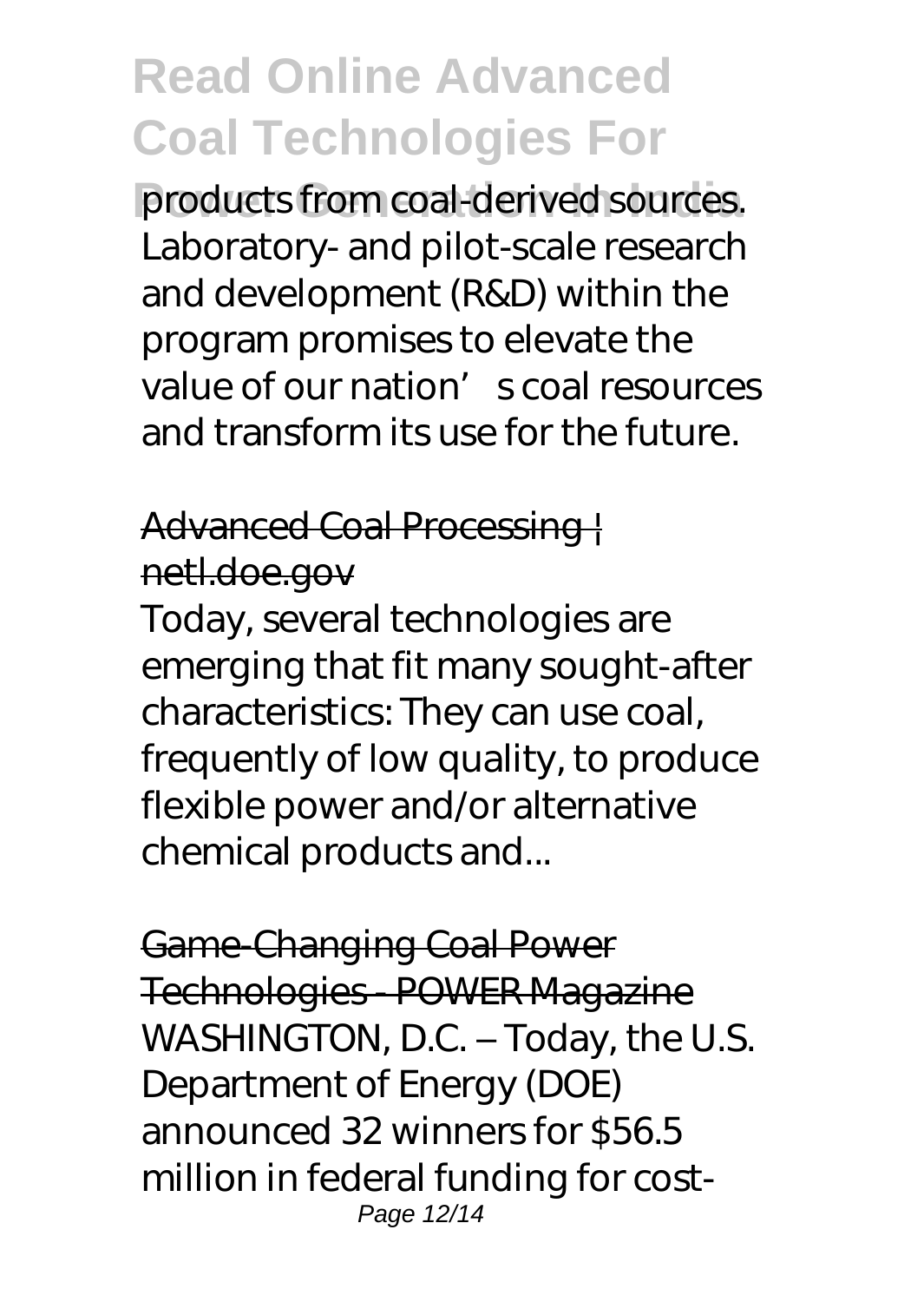shared research and developmental (R&D) projects for advanced coal technologies and research under six separate funding opportunity announcements (FOAs). The projects further this Administration's commitment to strengthening clean coal technologies and cover a range of topics, including carbon capture, utilization, and storage; rare earth element recovery; coal ...

#### U.S. Department of Energy Invests \$56 Million in Coal

And now, India has embarked on an ambitious program to develop an 800-MW coal-fired advanced USC (A-USC) power plant using indigenous technology, Venu noted. " In today' sworld, when ' coal' has...